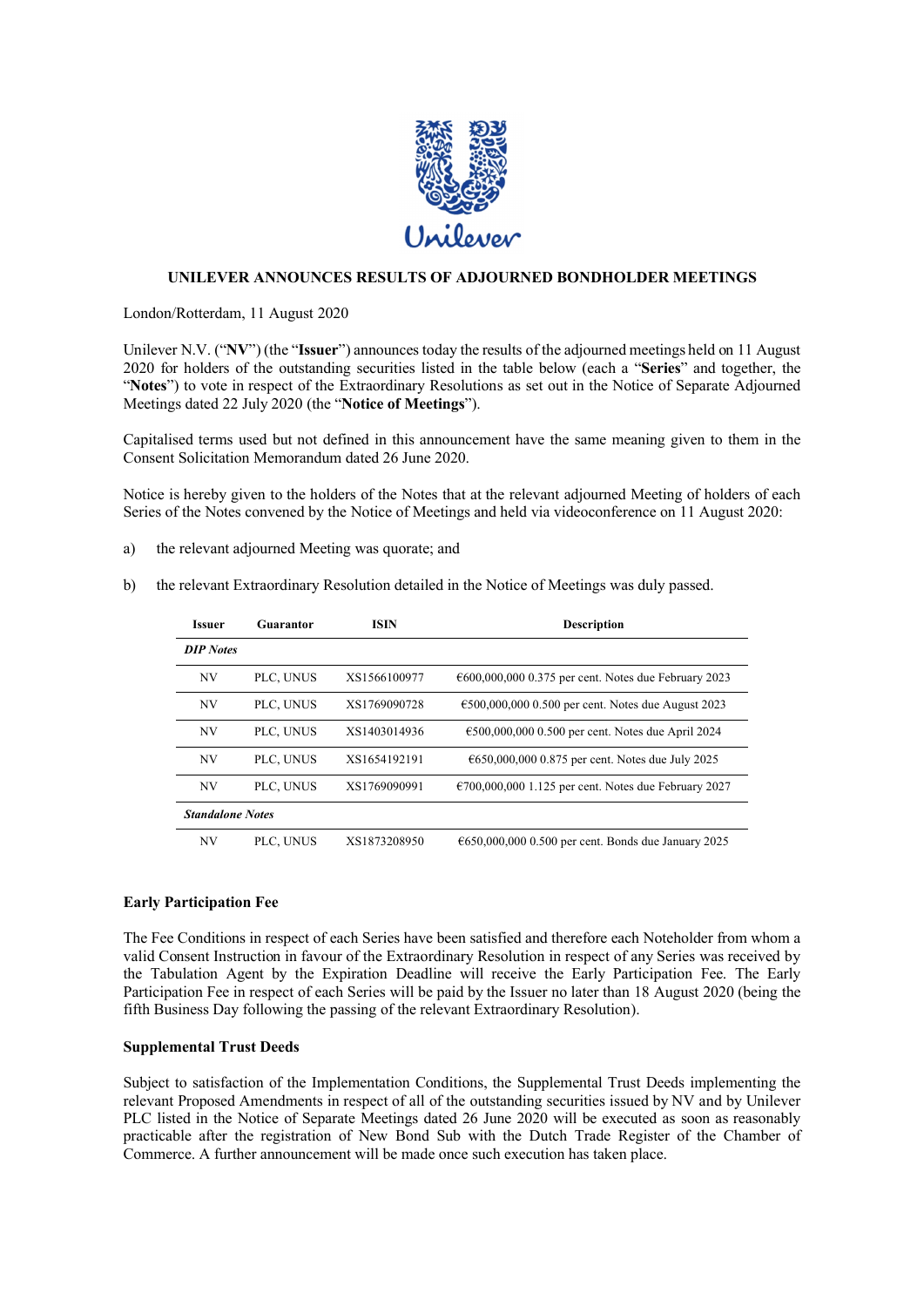## **Waiver Letter**

The Waiver Letter has today been executed by the Trustee, the Issuer and the relevant Guarantors in respect of each Series.

This notice is given by:

### **Unilever N.V.**

11 August 2020

### **DISCLAIMER**

### **Safe Harbour**

This announcement may contain forward-looking statements, including 'forward-looking statements' within the meaning of the United States Private Securities Litigation Reform Act of 1995. Words such as 'will', 'aim', 'expects', 'anticipates', 'intends', 'looks', 'believes', 'vision', or the negative of these terms and other similar expressions of future performance or results, and their negatives, are intended to identify such forwardlooking statements. These forward-looking statements are based upon current expectations and assumptions regarding anticipated developments and other factors affecting the Unilever Group (the "**Group**" or "**Unilever**"). They are not historical facts, nor are they guarantees of future performance.

Because these forward-looking statements involve risks and uncertainties, there are important factors that could cause actual results to differ materially from those expressed or implied by these forward-looking statements. Among other risks and uncertainties, the material or principal factors which could cause actual results to differ materially are: Unilever's global brands not meeting consumer preferences; Unilever's ability to innovate and remain competitive; Unilever's investment choices in its portfolio management; the effect of climate change on Unilever's business; Unilever's ability to find sustainable solutions to its plastic packaging; significant changes or deterioration in customer relationships; the recruitment and retention of talented employees; disruptions in our supply chain and distribution; increases or volatility in the cost of raw materials and commodities; the production of safe and high quality products; secure and reliable IT infrastructure; execution of acquisitions, divestitures and business transformation projects; economic, social and political risks and natural disasters; financial risks; failure to meet high and ethical standards; and managing regulatory, tax and legal matters. A number of these risks have increased as a result of the current COVID-19 pandemic. These forward-looking statements speak only as of the date of this announcement. Except as required by any applicable law or regulation, the Group expressly disclaims any obligation or undertaking to release publicly any updates or revisions to any forward-looking statements contained herein to reflect any change in the Group's expectations with regard thereto or any change in events, conditions or circumstances on which any such statement is based. Further details of potential risks and uncertainties affecting the Group are described in the Group's filings with the London Stock Exchange, Euronext Amsterdam and the US Securities and Exchange Commission (the "**SEC**"), including in the Annual Report on Form 20-F 2019 and the Unilever Annual Report and Accounts 2019.

## **Important Information**

This announcement is for informational purposes only and does not constitute or form part of an offer to sell or the solicitation of an offer to buy or subscribe to any securities, nor shall there be any sale of securities in any jurisdiction in which such offer, solicitation or sale would be unlawful prior to registration or qualification under the securities laws of any such jurisdiction. This announcement is not an offer of securities for sale into the United States. No offering of securities shall be made in the United States except pursuant to registration under the US Securities Act of 1933 (the "**Securities Act**"), or an exemption therefrom. In connection with Unification, Unilever PLC expects to issue ordinary shares (including ordinary shares represented by American Depositary Shares) to security holders of Unilever N.V. in reliance upon the exemption from the registration requirements of the Securities Act provided by Section 3(a)(10) thereof. Unification has not been